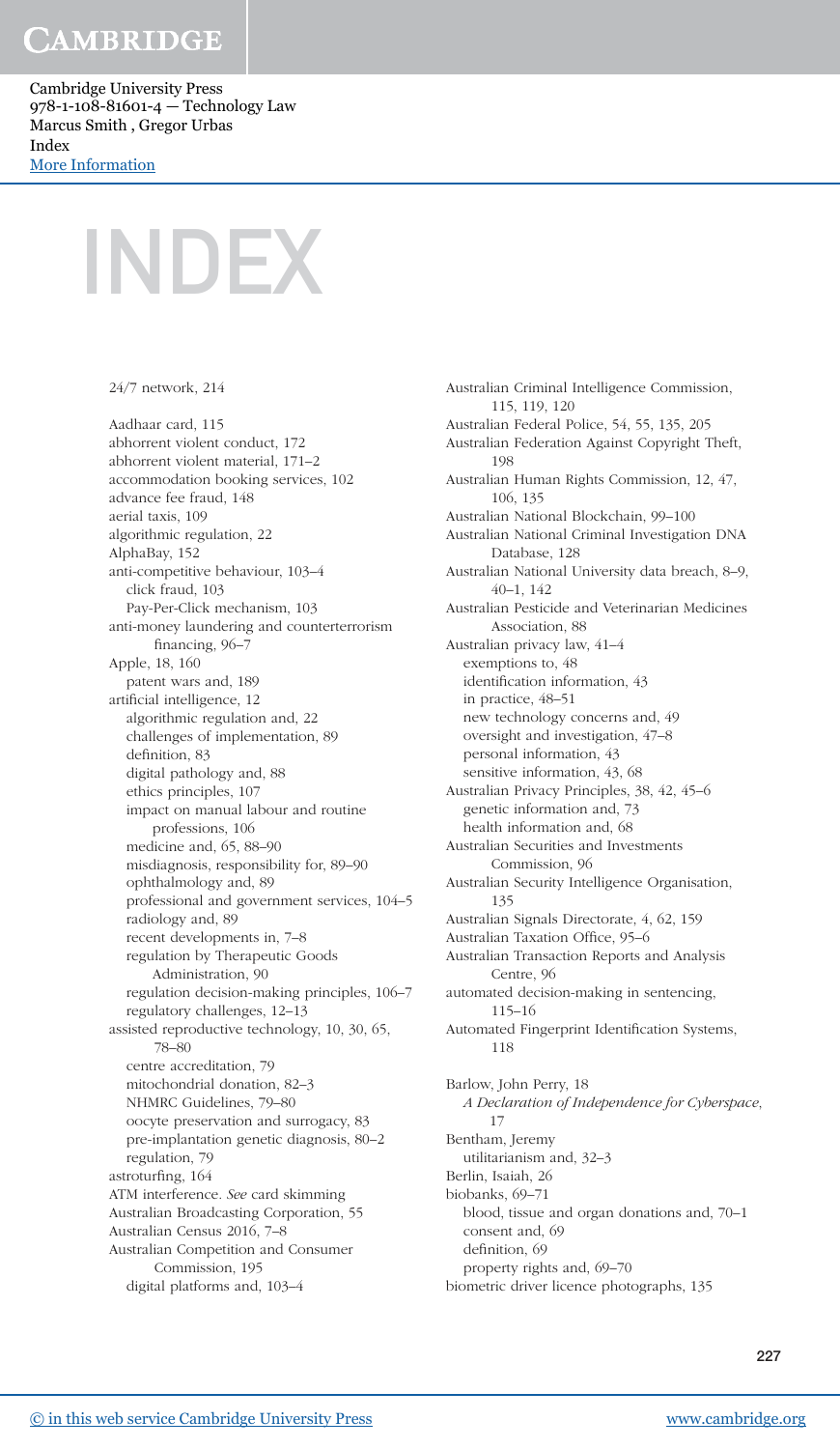Cambridge University Press 978-1-108-81601-4 — Technology Law Marcus Smith , Gregor Urbas Index [More Information](www.cambridge.org/9781108816014)

biometric facial templates, 135

CCTV and, 139 biometric identification criminal justice system and, 116–17 definition, 112, 113 distinctive features of, 112–13 evidence, 116–17 Biometric Identification System, 120 biometric information, 49–50, 136 Europe, 59–60 biometric passports, 135 biometric templates, 40, 44 biometrics, 112 CCTV and, 113 recent developments in, 9–10 seven pillars of, 113 three applications of, 113–14 biotechnology cloning and stem cell technology, 85–7 definition, 83 gene editing, 84–5 BitTorrent, 191, 199 Bitcoin, 2, 94, 99 criminal use of, 95–6 purchase of illegal items with, 97 black box data processing, 89 blockchain technology, 94, 99, 110 patentability, 188 botnets, 147, 151, 164 Braithwaite, John, 36 pyramids of supports and sanctions, 15 brandjacking, 194–5 BRCA1 gene, 7, 75–6 Cambridge Analytica, 8, 38, 41, 168 card skimming, 153–4 carriage service providers access to overseas websites offering infringing content, 199 child exploitation material and, 180 cyber harassment and, 173 intellectual property rights and, 196 prevention of offences and, 166 See also internet service providers **CCTV** biometric facial templates and, 139 biometrics and, 113 facial mapping and, 132 facial recognition technology and, 133–4, 135 CCTV surveillance, 9, 40, 49, 61, 77

child exploitation material, 178–80 carriage service providers and, 180 child grooming. See online child grooming China cryptocurrency in, 99 social credit system, 9, 40, 74, 136 Christchurch mass shooting, 171, 225 Civil Aviation Safety Authority, 109 Clarke, Roger, 39 click fraud, 103 cloning induced pluripotent stem cells, 86 legislation prohibiting, 85–6 situations where an offence, 86 somatic cell nuclear transfer, 86 stem cell treatments with no therapeutic benefit, 87 cloud computing regulation, 104 cloud storage, 160 national security and, 160 Combined DNA Index System, 114 commercial ancestry databases, 130–1 Commissioner for the Retention and Use of Biometric Material, 114 communications legal framework, 5–6 privacy of, 38 recent developments in, 4–6 communitarianism, 28–9 computer crime attribution, 203 prosecution, 203 See also cybercrime computer crime investigation, 203–9 admissability of illegally or improperly obtained evidence, 208 difference between interception and surveillance, 206 entrapment, 208 forensic imaging, 205–6 hackers and, 211–12 international cooperation in. See international cooperation in computer crime investigation investigative approach, 203–4 prosecution decision-making in. See prosecution decision-making self-incrimination and, 205 sting operations, 207–8 Sweetie 2.0 chatbot, 209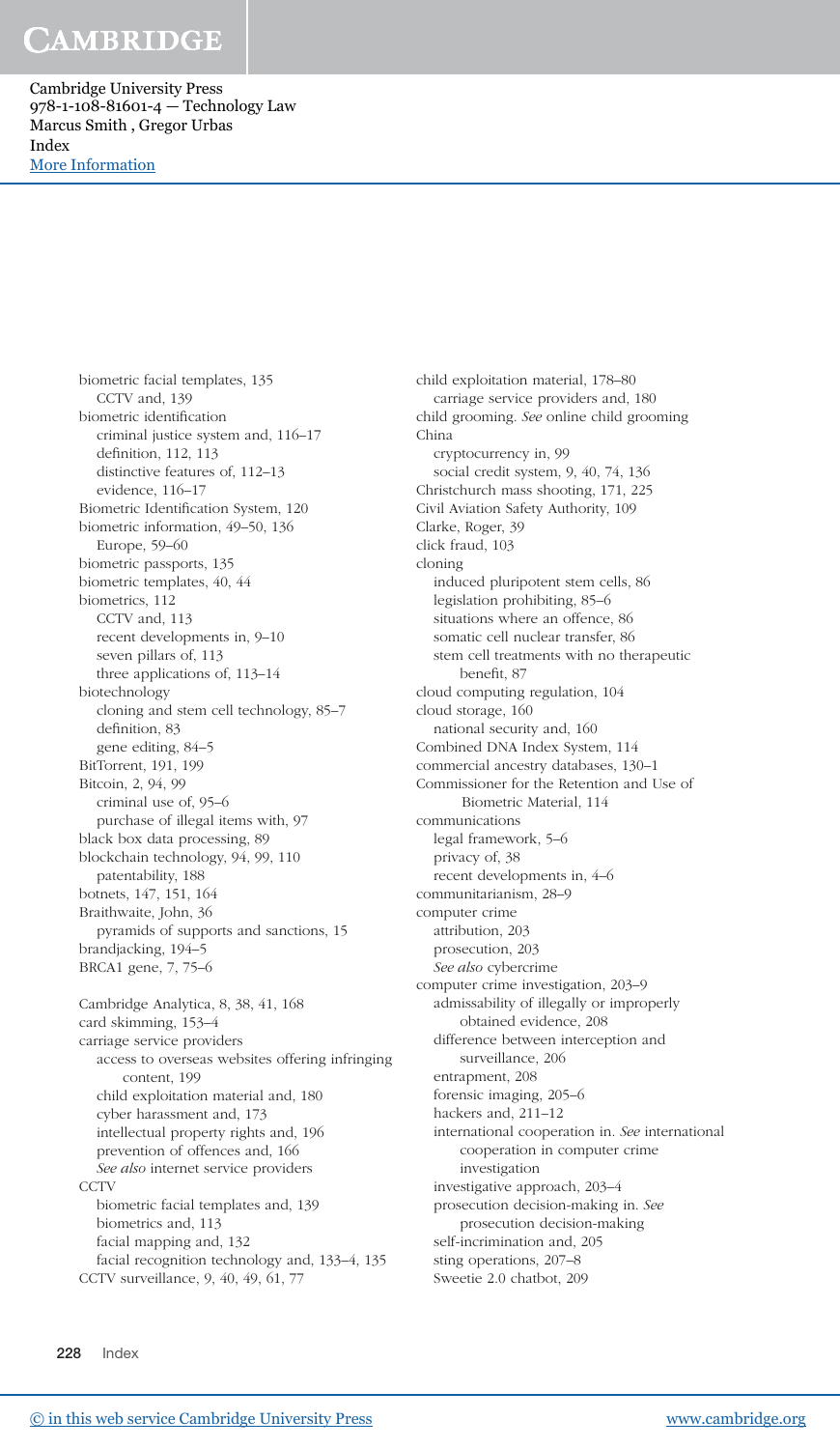Cambridge University Press 978-1-108-81601-4 — Technology Law Marcus Smith , Gregor Urbas Index [More Information](www.cambridge.org/9781108816014)

> warrants, 204–5, 206–7 wiretapping, 206 computer crime jurisdiction, 203, 210 Convention on Cybercrime, 210 extended geographical jurisdiction, 212 extraterritorial criminal jurisdiction, 212 standard geographical jurisdiction, 212 territoriality and citizenship and, 211 Computer Crimes and Intellectual Property Section, 192 computer hacking, 141–4 Australian legislation, 147 by state actors, 142 defensive hacking, 159 'exceeds authorised access', 146 'illegal access', 145 investigation of, 203 legislative provisions, 144–7 Love Bug virus, 142 militarily sensitive information, 155 societal evolution of, 141 teenager association, 141–2 'unauthorised access', 146 unauthorised modification and impairment, 147 computer implemented inventions, 186–7 confidentiality biobanks and, 69 medical. See medical confidentiality consent biobanks and, 69 organ donations and, 71 patient consent. See patient consent consequentialism, 32 content service providers, 173 intellectual property rights and, 196 contractualism, 24–6, 36 Copernicus, Nicolaus, 34 copyright, 190 Convention on Cybercrime and, 191–2 entertainment and. See entertainment copyright file-sharing criminal penalties, 192 Correctional Offender Management Profiling for Alternative Sanctions, 115 counterfeit goods, 194 courtroom technology forensic science, 22–3 interpretation of scientific evidence, 23–4 regulation of technology and, 22–4

COVID-19 Australian smartphone application, 91 contact tracing and public health order enforcement, 92 fake news and, 164 public health surveillance and, 90–2 retail services and, 101 smartphones and, 90–2 technology and, 223–4 Credit Industry Fraud Avoidance System, 153 Criminal Cases Review Commission, 127 criminal investigations DNA evidence in. See DNA evidence criminal justice system automated decision-making in sentencing, 115–16 biometric identification and, 116–17 DNA identification. See DNA identification facial recognition. See facial recognition fingerprint identification. See fingerprint identification prosecution decision-making in. See prosecution decision-making technology-based identification, 112–17 CRISPR/Cas9, 6, 85 crowd scanning, 135 cryptocurrency, 2, 110 anti-money laundering and counterterrorism and, 96–7 Australian Securities and Investments Commission and, 96 Australian Taxation Office and, 95–6 Bitcoin. See Bitcoin China, 99 impact on financial system, 98 Libra, 41, 98 pyramid schemes, 96 See also digital currencies CSI effect, 132 cyber harassment, 173–4 cyberbullying, 175–8 'intimidation', 177–8 Lori Drew case, 175–6, 219 minors and, 177 Office of the eSafety Commissioner, 177 promotion of suicide, 177 cybercrime computer hacking. See computer hacking cross border cybercrime, 211 cyberterrorism, 154–6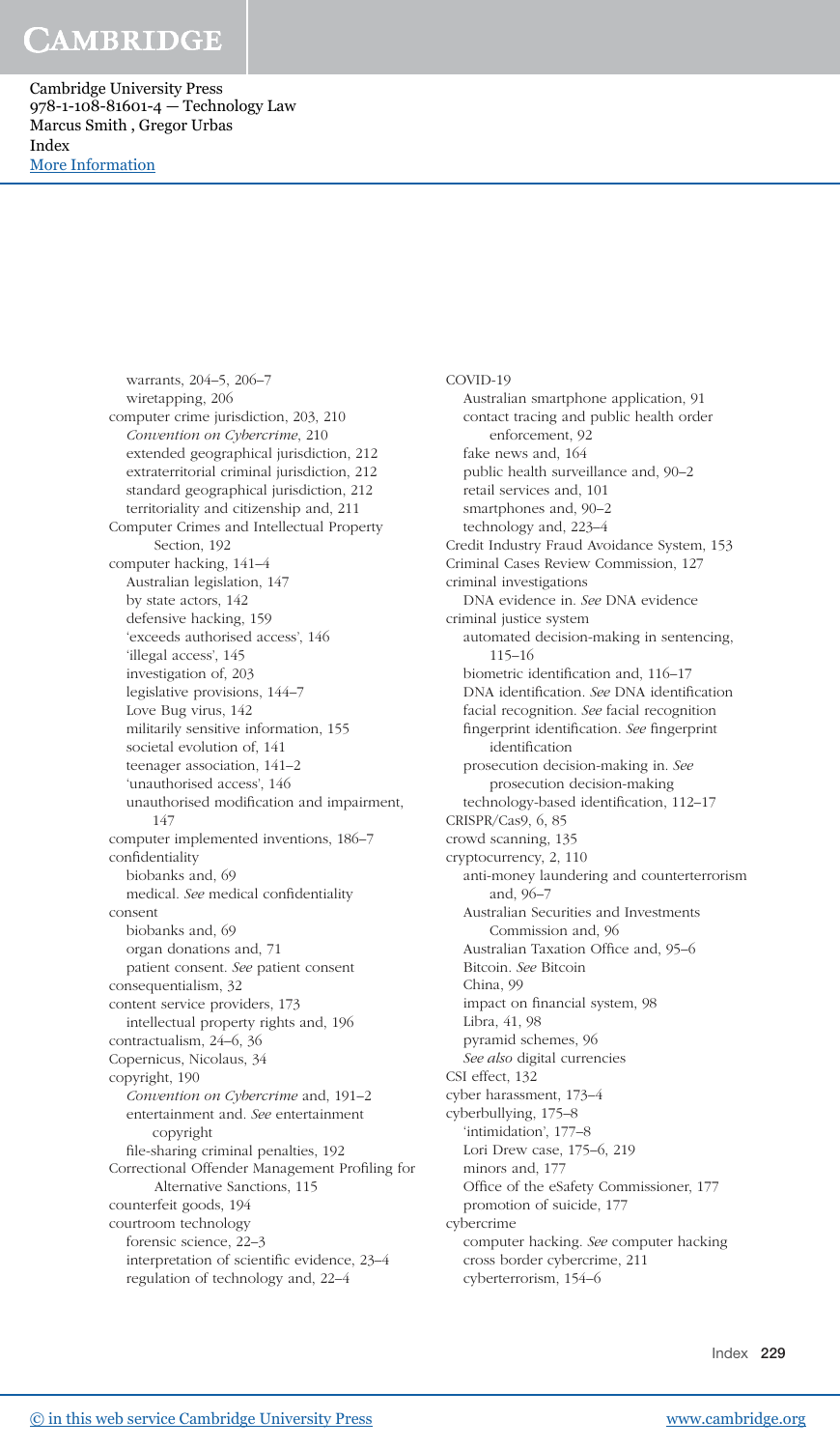Cambridge University Press 978-1-108-81601-4 — Technology Law Marcus Smith , Gregor Urbas Index [More Information](www.cambridge.org/9781108816014)

cybercrime (cont.)

cyberwarfare, 156–9 data retention and, 6 definition, 141 economic change and, 18 online fraud. See online fraud recent developments in, 8–9 sentencing, 217–18 See also computer crime cyberpaternalism, 21 cybersquatting, 195 cyberstalking, 141, 174–5 definition, 174 cyberterrorism, 154–6 computer hacking of militarily sensitive information, 155 definition, 154–5 extradition and, 155 telecommunications networks and, 156 'terrorist act', 156 cyberwarfare, 156–9 defensive hacking, 159 international law test for, 158 Stuxnet malware, 157–8 Tallin Manual on the International Law Applicable to Cyber Warfare, 157 WannaCry ransomware, 156–7 cyborg scenario, 108 dark web, 143, 152 Darwin, Charles, 34 data access, Australia data access law, 55–6 encryption legislation. See encryption legislation data analytics, 7, 8, 12, 50, 73, 74 data mining Facebook and, 168 data retention, 5–6 data retention law, Australia, 51–5 interception warrants, 52 metadata retention, 52 primary function of, 51–2 databases commercial ancestry databases, 130–1 DNA, impact of, 128 facial recognition databases, 134–5 fingerprint identification databases, 118–20 genomic databases, 73–5, 77 health, genetic information in, 224–5

defamation definition, 168 online. See online defamation defensive hacking, 159 deontology, 31–2 Department of Foreign Affairs and Trade, 135 Department of Immigration and Border Protection, 135 designer babies, 80 digital currencies, 94–9 Bitcoin. See Bitcoin criminal use of, 95–6 regulation, 98 See also cryptocurrency digital currency exchanges, 96 digital pathology, 88 digital platforms anti-competitive behaviour, 103–4 distributed denial-of-service attacks, 141, 147 DNA evidence, 2, 22 CSI effect, 132 issues in, 131–2 juries and, 132 DNA evidence in criminal trials, 126–7 evaluation of accuracy of convictions and acquittals by, 126–7 innocence projects and, 127 risks associated with, 127 DNA identification, 114, 122–3 collection of DNA evidence, 123–6 lawfully obtained, 123 process, 123 United Kingdom, 124–5 United States, 125 commercial ancestry databases and, 130–1 demonstration of familial relationships, 129–30 DNA phenotyping, 130 evidentiary issues, 131–2 genomic databases and, 77 impact of DNA databases, 128 new forms of, 129–31 DNA theft, 224 DrinkOrDie, 193, 214 driverless cars, 102, 108, 109, 110 drones, 109–10 standard operating conditions, 109 e-commerce. See online commerce

economic change

regulation of technology and, 18–19

230 Index

[© in this web service Cambridge University Press](www.cambridge.org) www.cambridge.org

law enforcement agencies, 114–15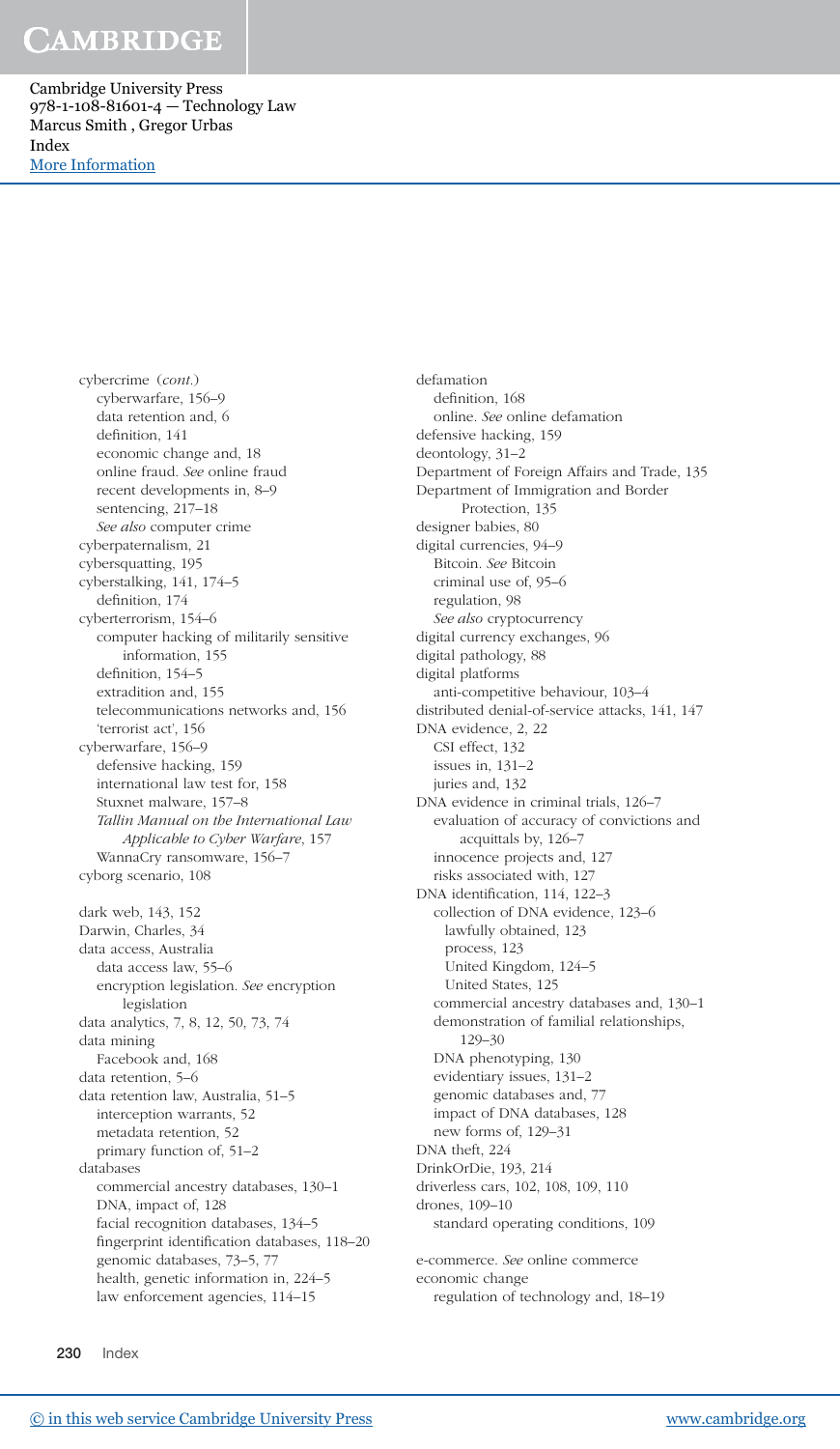Cambridge University Press 978-1-108-81601-4 — Technology Law Marcus Smith , Gregor Urbas Index [More Information](www.cambridge.org/9781108816014)

> encryption, 55–6, 160 end-to-end, 161 General Data Protection Regulation, 58 national security and, 161 encryption legislation, 56 technical assistance notice, 56 technical assistance request, 56 technical capability notice, 56 entertainment copyright, 190, peer-to-peer distribution and, 190–1 See also online piracy entrapment, 208 epigenetics, 71–2 Etherium, 99 ethical theory, 30 consequentialism, 32 deontology, 31–2 utilitarianism, 32–3 European Patent Office, 188 expert evidence, 24, 101, 121 juries and, 137 expert witnesses, 203 calling of, 218 codes of conduct for, 24, 218 statement of information or assumptions of, 218 extradition computer crime and, 214–15 cyberterrorism and, 155 Facebook, 18, 22 Coordinating Harm and Publicizing Crime Policy, 166 data mining and, 168 data use by Cambridge Analytica, 41 facial recognition tagging, 136 regulation of social media and, 165 removal of content by, 166 review of content guidelines, 225 voter psychological profiling and, 8 facial mapping, 132–3 evidentiary issues, 137–8 facial recognition, 49, 132–4 accuracy of, 134 verification context, 133 facial recognition applications, 134–6 biometric driver licence photographs, 135 biometric passports, 135 crowd scanning, 135 database implementation, 135 databases, 134–5

internet image analysis, 136 SmartGate technology, 135 street surveillance, 135–6 facial recognition evidentiary issues, 136–8 facial mapping, 137–8 juries and, 137 specialist knowledge, 138 facial recognition technology, 9, 114 CCTV and, 133–4 fake news, 164–5, 183 definition, 164 falsificationism, 35 Federal Bureau of Investigation, 114, 119, 144, 160, 211 Federal Court of Australia Expert Witness Code of Conduct, 218 file-sharing criminal penalties, 192 file-sharing sites, 185, 190, 192, 196 Financial Action Task Force, 96 fingerprint identification, 113, 117–18 digital biometric fingerprint recognition, 118 evidentiary issues, 120–2 history of, 117 fingerprint identification databases, 118–20 Australia, 119–20 types of searches available, 118–19 United Kingdom, 119 United States, 119 fingerprints, 117–18 Five Eyes intelligence network, 4, 160 Food Standards Australia New Zealand, 88 forensic imaging, 205–6 forensic science, 22–3 freedom definition, 27 political, development of, 27 Galilei, Galileo, 34 Gavison, Ruth, 39 gene editing, 6, 32, 83, 84–5 General Data Protection Regulation, 57 encryption and, 58 key elements, 58 genes property rights in, 75–6 genetic conditions pre-implantation genetic diagnosis and, 81–2 genetic discrimination, 73 genetic information Australian Privacy Principles and, 73 protection of, 73

human rights and, 135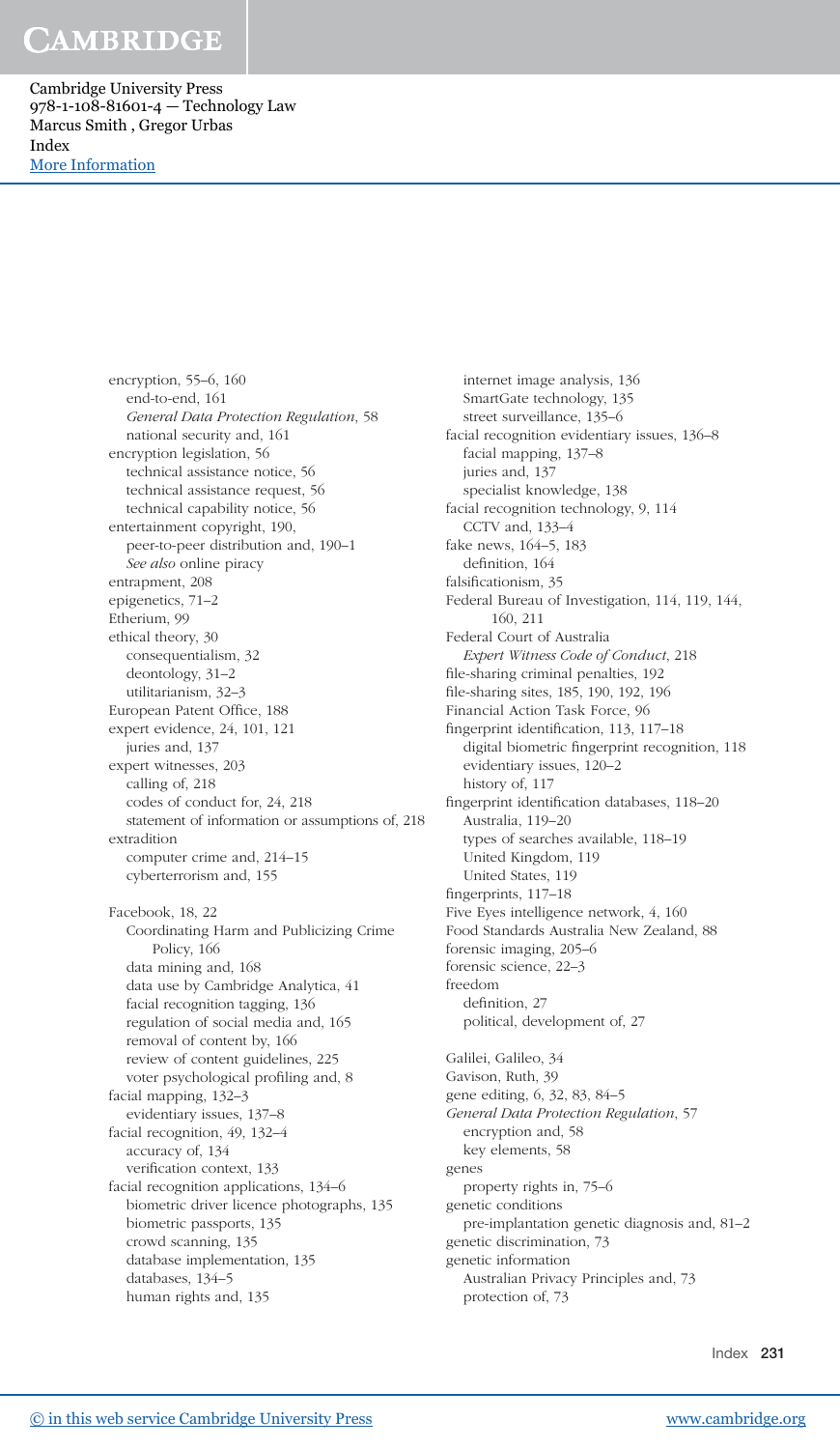Cambridge University Press 978-1-108-81601-4 — Technology Law Marcus Smith , Gregor Urbas Index [More Information](www.cambridge.org/9781108816014)

genetic testing, 72–3

genome mapping, 6 genomic databases, 73–5 arrested persons and, 76 data security, privacy and trust, 73–4 DNA identification and, 77 ethical, legal and policy issues, 74–5, 77 future issues, 76–8 guidelines for use of, 78 potential applications and implications, 74 risks associated with, 77 genomics, 7, 65, 71–2 definition, 71 future directions in technology law and, 224 geoblocking, 58–9 Google, 8, 18, 103 General Data Protection Regulation and, 58–9 geoblocking feature case, 58–9 Google Spain case, 57–8 misleading search results and, 195–6 privacy and, 38 regulation of social media and, 165 removal of content by, 166 third-party cookies and, 41 Google Maps, 22 Government Communications Headquarters, 4, 62 hackers, 141 black hat hackers, 142 computer crime investigation and, 211–12 malware attacks and, 144 state actors and, 142 hacking. See computer hacking healthcare law autonomy and consent and, 65–7 biobanks, 69–71 confidentiality, 67–9 genomic databases, 73–5 property rights in genes, 75–6 public health surveillance, 90–2 recent developments in, 6–7 testing, privacy and discrimination, 72–3 hijacked hyperlinks, 195 Hobbes, Thomas, 24 Leviathan, 24–5 Human Genome Organisation, 73 Committee on Ethics, Law and Society, 85 Human Genome Project, 71 human rights, 40, 50, 74 European Convention on Human Rights, 59 human tissue property rights, 70

IDENT1, 119 identity fraud, 148–9 identity theft, 151–2 AlphaBay, 152 assistance to victims of, 152–3 card skimming, 153–4 cost of, 153 criminal marketplaces, 152 incitement to violence, 171–3 'abhorrent violent conduct', 172 'abhorrent violent material', 171–2 Christchurch mass shooting, 171 regulation, 171 induced pluripotent stem cells, 86 Innocence Project, 127 Integrated Automated Fingerprint Identification System, 119 intellectual property, 185 computational processes exclusion, 186 computer implemented inventions, 186–7 trade marks. See trade marks intellectual property rights internet service providers and, 196 online enforcement of infringing downloads, 197–8 safe harbour provisions, 196 intermediaries copyright and intellectual property laws and, 196 social media regulation and, 167–8 international cooperation in computer crime investigation, 213–14 24/7 network, 214 double criminality and, 215 extradition and mutual assistance agreements, 214–15 internet architecture regulation, 20–1 internationalisation of, 19 regulation of technology and, 16–17 Internet Corporation for Assigned Names and Numbers, 195 internet image analysis, 136 internet service providers, 20 data retention by, 5, 160, 207 discovery of infringing customers and, 200 infringing downloads and, 197–8 intellectual property rights and, 196 obligations in relation to abhorrent violent material and conduct, 173 termination of customer access by, 199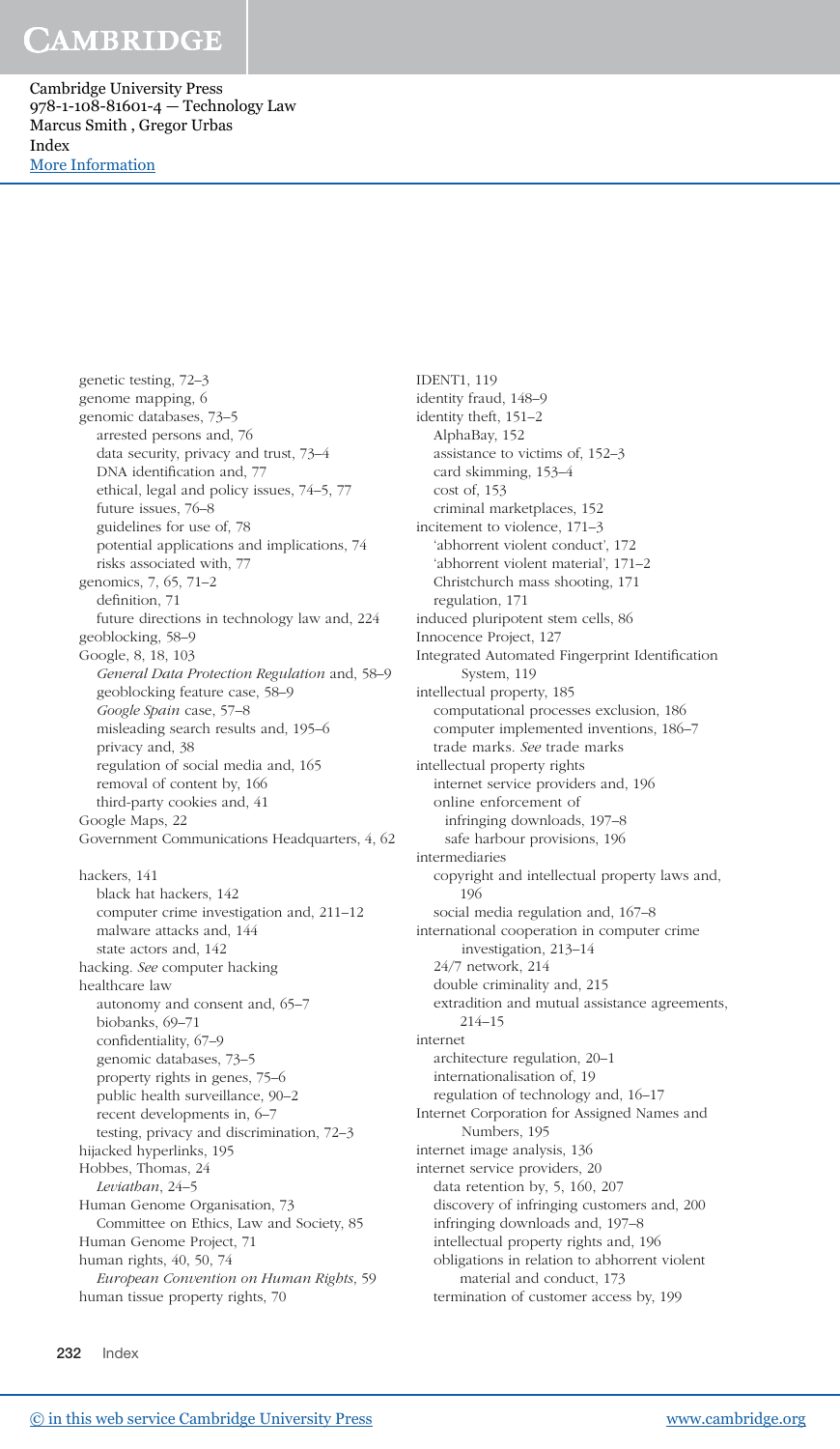Cambridge University Press 978-1-108-81601-4 — Technology Law Marcus Smith , Gregor Urbas Index [More Information](www.cambridge.org/9781108816014)

> See also carriage service providers; online service providers intimate images, 180–2 civil penalties, 182 revenge porn, 180 sexting. See sexting juries DNA evidence and, 132 expert evidence and, 137 facial recognition evidentiary issues and, 137 justice political theory and, 29–30 Kant, Immanuel Fundamental Principles of the Metaphysics of Morals, 31 Kuhn, Thomas, 35–6 law enforcement agency databases, 114–15 legal profession, 105–6 legal analytics platforms, 105 legal drafting, 106 Technology Assisted Review, 105–6 Lessig, Lawrence, 19, 21, 36, 103 Code and Other Laws of Cyberspace, 20 cyberpaternalism, 21 Lex Machina, 105 liberalism, 170 libertarianism, 17, 19, 26, 28, 29 liberty definition, 26–7 Libra, 41, 98 Locke, John, 24, 25 Lori Drew case, 175–6, 219 Love Bug virus, 142 MacCallum, Gerard, 27 machine learning, 12, 22, 73, 74, 105 Mafiaboy, 141–2, 217 malware, 142–4, 193 dark web, 143 developers, legal liability, 143 ransomware, 143–4 website defacement, 144 medical confidentiality, 67–9 access to medical records, 67–8 exceptions to, 67 My Health Record, 68–9 rationale for, 67 Megaupload.com, 192–3

metadata access to without warrant, 52, 54–5 counterterrorism and, 54 distinction between content, 6 journalist information and, 55 retention, 5 URLs and, 54 metadata retention, 26 law, Australia, 52 Mill, John Stuart, 26, 32 liberty and feedom and, 27–8 On Liberty, 28, 39 utilitarianism and, 33 mitochondrial donation, 82–3 Murray, Andrew, 36 active dot matrix, 21 network communitarianism, 21 My Health Record, 68–9 Myriad Genetics, 6–7, 75 nanoscale definition, 87 nanotechnology, 87–8 definition, 83, 87 National Automated Fingerprint Identification System, 119–20 National Ballistics Intelligence Service, 114 National DNA Database, 114, 128 National DNA Index System, 128 National Facial Biometric Matching Capability, 135 National Health and Medical Research Council Ethical Guidelines on the Use of ART in Clinical Practice and Research 2017 (NHMRC Guidelines), 79–80 sex selection guidelines, 80–2 National Industrial Chemicals Notification and Assessment Scheme, 88 National Instant Criminal Background Check System, 114 National Integrated Ballistics Information Network, 114 national security, 159–61 cloud storage and, 160 digital surveillance, United States, 61–2 encryption and, 161 role of technology companies in, 160–1 National Security Agency, 4, 62 National Statement on Ethical Conduct in Human Research, 69 network communitarianism, 21

Index 233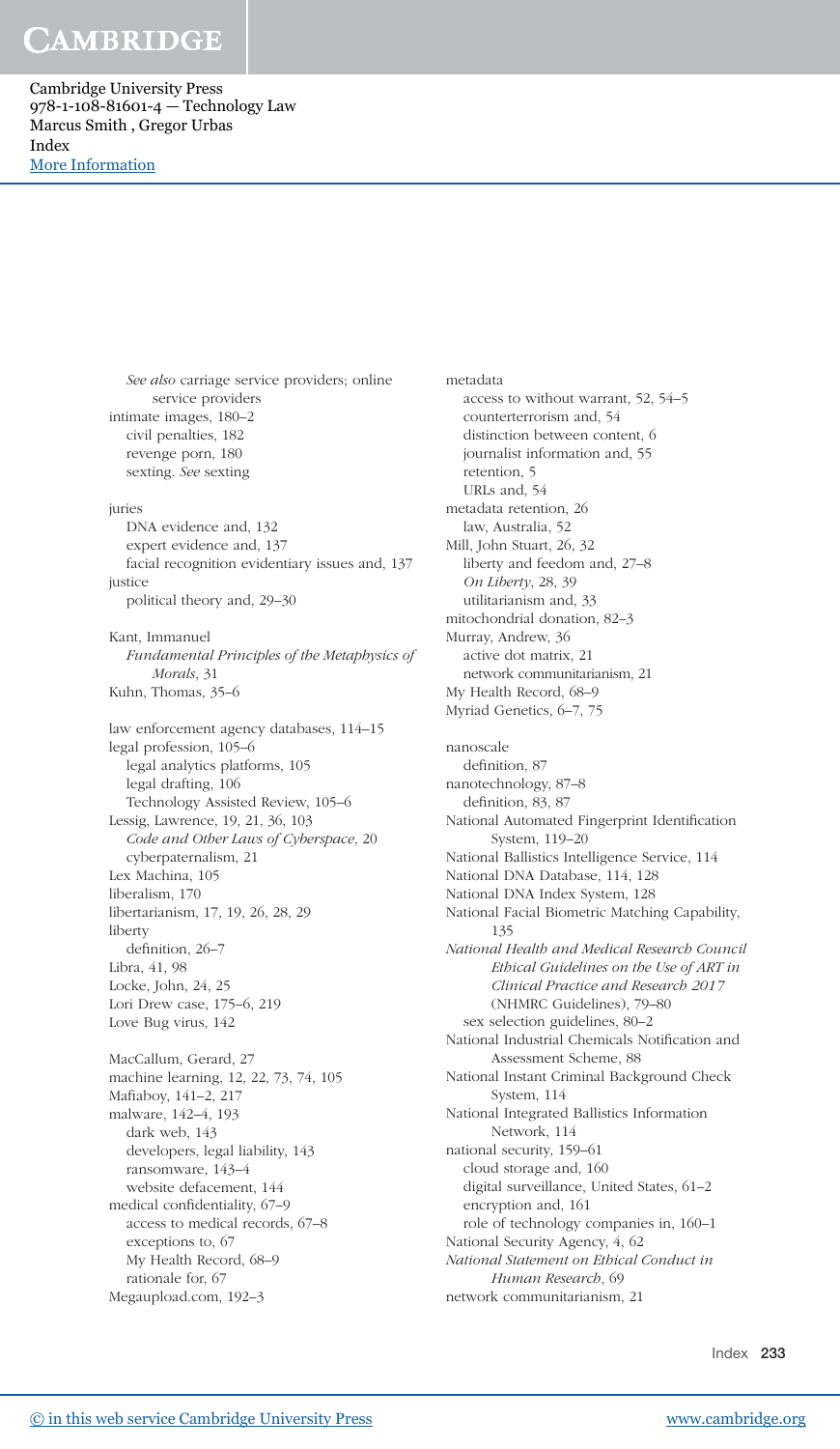Cambridge University Press 978-1-108-81601-4 — Technology Law Marcus Smith , Gregor Urbas Index [More Information](www.cambridge.org/9781108816014)

> neuro-linguistic programming, 106 news, 19 fake news. See fake news Next Generation Identification system, 119, 134 Nigerian 419 email scam, 147–8 non-invasive prenatal testing, 80 objectionable images reporting of, 182 Office of the Australian Information Commissioner, 42, 47–8 Office of the Australian Privacy Commissioner, 68 Office of the eSafety Commissioner, 177 removal of objectionable material and, 182 online banking, 222–3 online child grooming, 178, 179–80, 207 offences, 179 outside Australia, 179–80 sextortion, 178–9 online commerce brandjacking, 194–5 counterfeit goods and, 194 cybersquatting, 195 hijacked hyperlinks, 195 trade mark infringement and, 194–5 See also online markets and services online defamation, 168–70 defamatory social media posts, 169 Dow Jones v Gutnick case, 168–9 identification of defamatory poster, 170 links to allegedly defamatory material, 169–70 Rebel Wilson case, 169 online fraud, 141, 147–54 advance fee fraud, 148 document alteration, 149 identity fraud, 148–9 identity theft. See identity theft Nigerian 419 email scam, 147–8 romance scams, 148 spam emails, 151 wire fraud, 150–1 online harassment, 173, 174, online markets and services, 101–3 anti-competitive behaviour, 103–4 retail sector and, 101 risks from deregulated business environment, 102–3 user behaviour and, 103 See also online commerce

online piracy Australia, 192 DrinkOrDie, 193, 214 Megaupload.com case, 192–3 The Pirate Bay, 191 online service providers safe harbour provisions, 165–6 See also internet service providers online victimisation, 219 online vilification, 170–1 racial vilification, 171 oocyte preservation and surrogacy, 83 Operation Buccaneer, 214 ophthalmology, 89 organ donations, 70–1 consent and, 71 passing off, 195–6 patent thicket, 189 development of new technology and, 189 market solution to, 189 new entrants to market and, 189 patent trolls, 189–90 patents Australian threshold for patentability, 187 blockchain technology, 188 eligibility criteria, 186 patent thicket, 189 patent trolls, 189–90 software. See software patents patient autonomy, 65–6 disclosure of material risk by doctors, 66 patient consent legal competency, 67 valid, 66–7 Pay-Per-Click mechanism, 103 peer-to-peer distribution BitTorrent enabled files, 191 online copyright and, 190–1 The Pirate Bay, 191 personal information access to, 40 collection and disclosure of, 68 police access to, 15–16 philosophy of science, 33–6 falsificationism, 35 reasoning, 34 phishing, 147, 150, 195 police information systems, 115

Police National Computer, 114

234 Index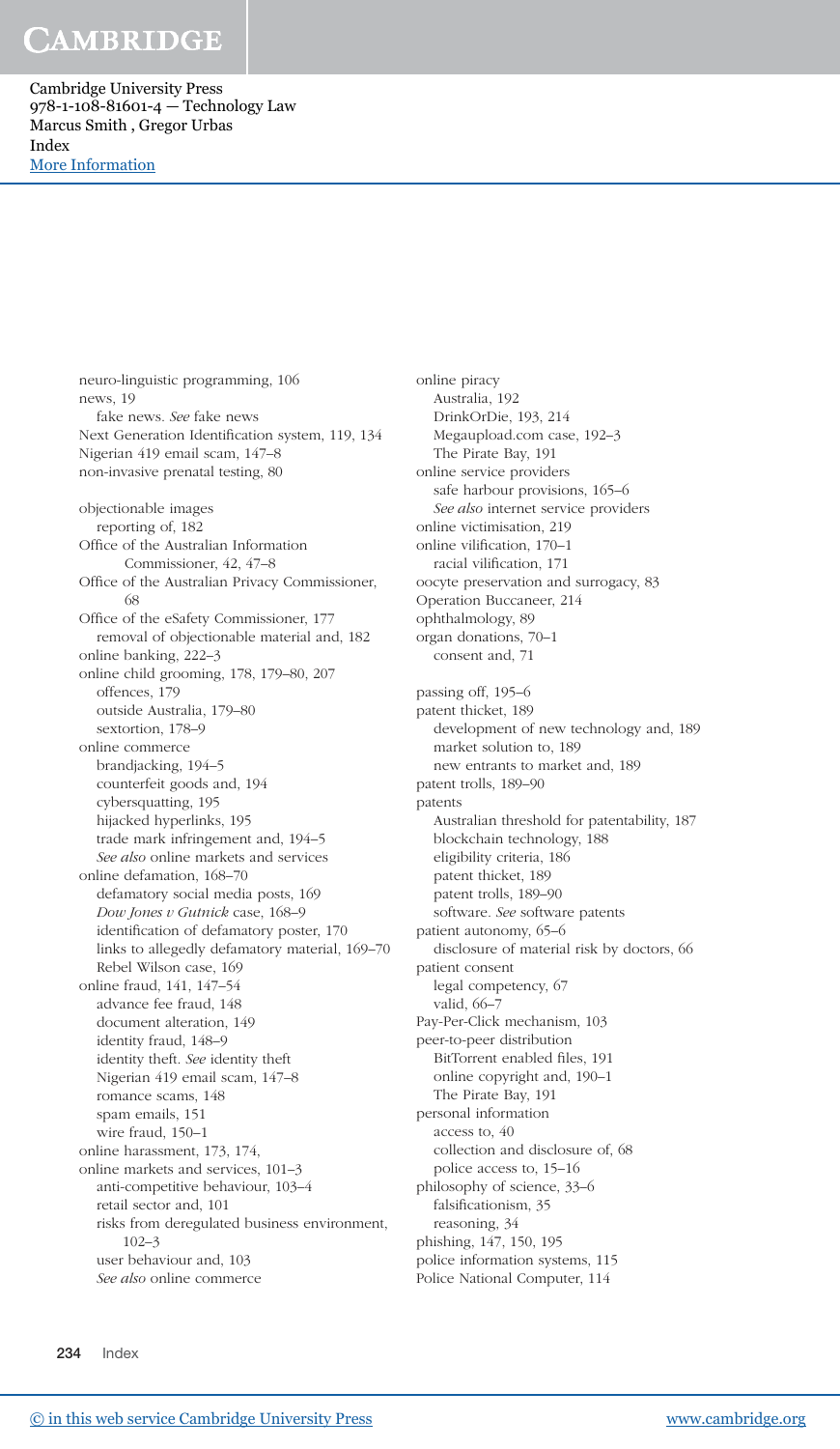Cambridge University Press 978-1-108-81601-4 — Technology Law Marcus Smith , Gregor Urbas Index [More Information](www.cambridge.org/9781108816014)

> political theory, 24 communitarianism, 28–9 contractualism, 24–6 justice and, 29–30 libertarianism, 29 liberty and community, 26–9 Popper, Karl, 35 pre-implantation genetic diagnosis, 80–2 designer babies and, 80 saviour siblings and, 81 sex selection and, 80–1 privacy biobanks and, 69 bodily privacy, 38 concepts and context of, 38–41 cultural understanding of, 40 four dimensions of, 39 individual rights and, 39–40 information privacy, 38 law, Australia. See Australian privacy law of communications, 38 rights, threats to, 41 territorial privacy, 39 privacy and data protection law Europe, 57–60 United States, 60–3 professional and government services, 104–7 artificial intelligence and, 104–5 legal profession, 105–6 regulation of cloud computing and, 104 storage virtualisation and, 104 property rights biobanks and, 69–70 genes, 75–6 human tissue, 70 stored semen, 70 prosecution decision-making, 216 age of defendant, 217 calling of expert witnesses, 218 policies, 216–17 role and experience of victims, 218–19 public health surveillance, COVID-19 and, 90–2 pyramid of responsive regulation, 15–16 racial vilification, 171 radiology, 89

ransomware, 143–4 Rawls, John, 31 A Theory of Justice, 29–30 reasoning, 34, 36

Rebel Wilson case, 169 regulation of technology, 11, 15–16 active dot matrix, 21 algorithmic regulation, 22 architecture and, 20 courtroom technology, 22–4 cyberpaternalism, 21 economic change and, 18–19 internet and, 16–17 network communitarianism, 21 technological capabilities and, 19–22 Reidenberg, Joel Lex Informatica, 19–20 Reproductive Technology Accreditation Committee, 79 revenge porn, 17, 180 ride-sharing services, 102 regulation, New South Wales, 102 See also Uber Robodebt, 8, 106 robotics, 107–10 increasing use of, 107–8 legal liability and, 109 legal responsibility and, 108–9 regulation, 108 romance scams, 148 Rousseau, Jean-Jacques, 24, 25–6 Russell, Bertrand, 34 safe harbour provisions copyright and intellectual property, 196 industry codes of conduct and, 198 social media regulation, 165–6 United States, 198 Samsung patent wars and, 189 saviour siblings, 81 scientific evidence, 22 interpretation of, 23–4 scientific knowledge, 34–5, 36 semen property rights, 70 sentencing automated decision-making in, 115–16 cybercrime, 217–18 sex selection NHMRC Guidelines, 80–2 pre-implantation genetic diagnosis and, 80–1 sexting

'child exploitation material', 180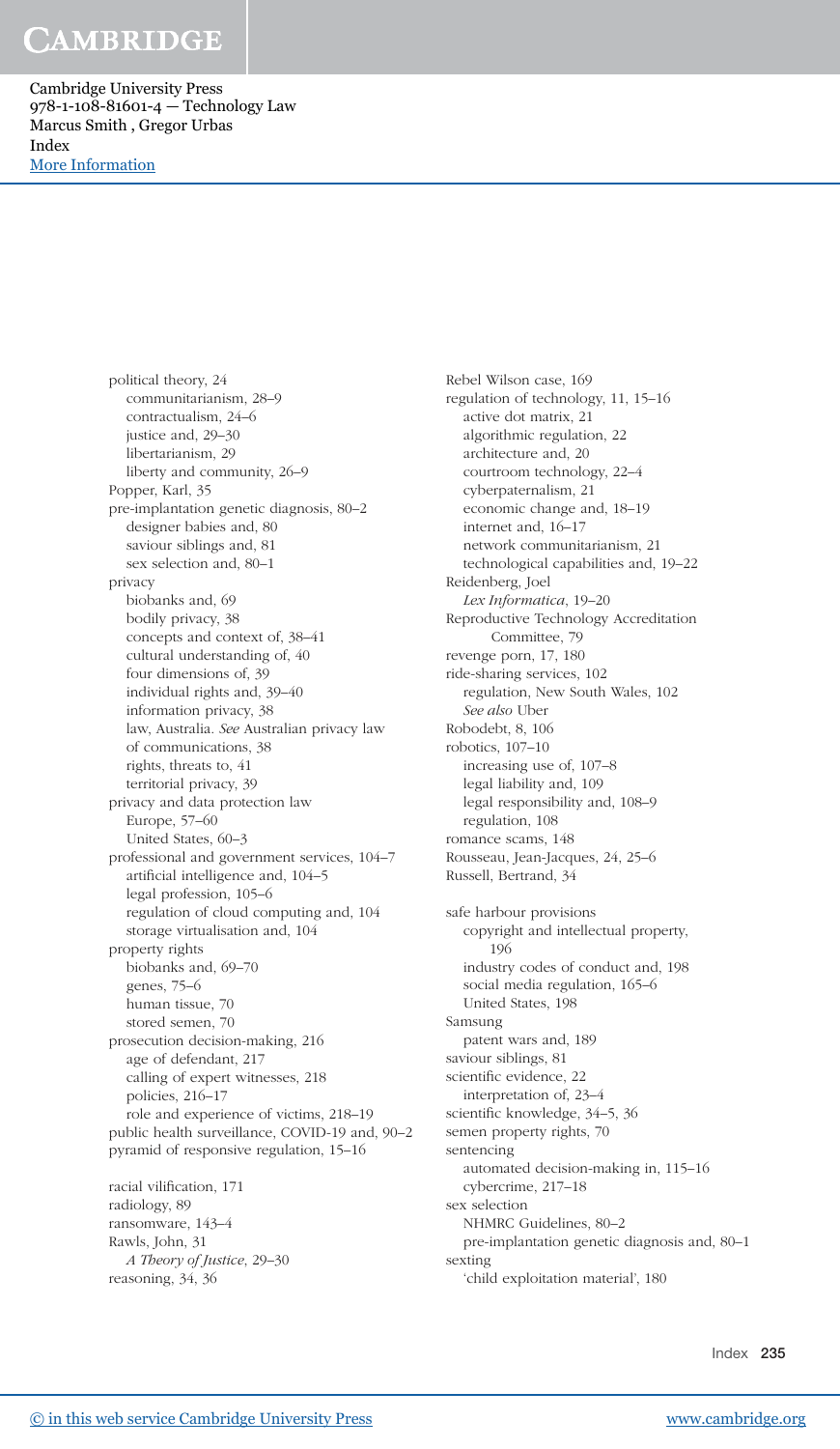Cambridge University Press 978-1-108-81601-4 — Technology Law Marcus Smith , Gregor Urbas Index [More Information](www.cambridge.org/9781108816014)

> sexting (cont.) definition, 180 summary offences, Victoria, 180–2 sextortion, 178–9 Silk Road website, 95, 152 smart contracts, 99–101, 110 Etherium, 99 legal issues, 100–1 SmartGate technology, 135 smartphones, 26, 40, 52, 222 aggregation of technology in, 18–19 COVID-19 and, 90–2 data protection and, 57 DNA profiling and, 129 online markets and services and, 17 Snowden, Edward, 4, 5, 160 Snowden revelations, 4–5, 38, 62 social media, 163–5 astroturfing, 164 defamatory posts, 169 fake news, 164–5 features of, 163 harmful content, 165 recent developments in, 8 role and influence of, 225 unstructured nature of, 164 social media regulation, 165–8 content policies and guidelines, 166–7 content removal rates, 167 data mining and, 168 Facebook and, 165 Google and, 165 role of intermediaries, 167–8 safe harbour provisions, 165–6 software as a medical device, 90 software patents, 187 United Kingdom, 188 United States, 188 somatic cell nuclear transfer, 86 spam emails, 151 stem cell technology, 22, 65, 70 sting operations, 207–8 storage visualisation, 104 street surveillance, 135–6 Stuxnet malware, 157–8 surrogacy, 83 Sweetie 2.0 chatbot, 209

> Tallin Manual on the International Law Applicable to Cyber Warfare, 157

taxi industry regulation, New South Wales, 102 Uber and, 101 technologically based crime. See computer crime technology definition, 3 ethical theory and. See ethical theory impact of recent developments in, 4 philosophy of science and, 33–6 political theory and. See political theory regulation of. See regulation of technology Technology Assisted Review, 105–6 technology-based identification, 112–17 technology law conceptualisation of, 2–4 definition, 2–4 future directions in. See technology law, future directions in recent developments in. See technology law, recent developments in technology law, future directions in access to data, 222–3 control issues, 223–4 DNA theft, 224 genetic information in health databases, 224–5 genomics, 224 online banking, 222–3 role and influence of social media, 225 security and privacy, 223 technology law, recent developments in, 4 artificial intelligence, 7–8 biometrics, 9–10 communications, 4–6 cybercrime, 8–9 healthcare, 6–7 social media, 8 telecommunications networks cyberterrorism and, 156 telecommunications operators data retention by, 207 territorial privacy, 39 The Pirate Bay, 191 Therapeutic Goods Administration, 88 regulation of artificial intelligence by, 90 Todd, Amanda, 176, 219 trade mark infringement, 194–5 brandjacking, 194–5 cybersquatting, 195 hijacked hyperlinks, 195 passing off, 195–6